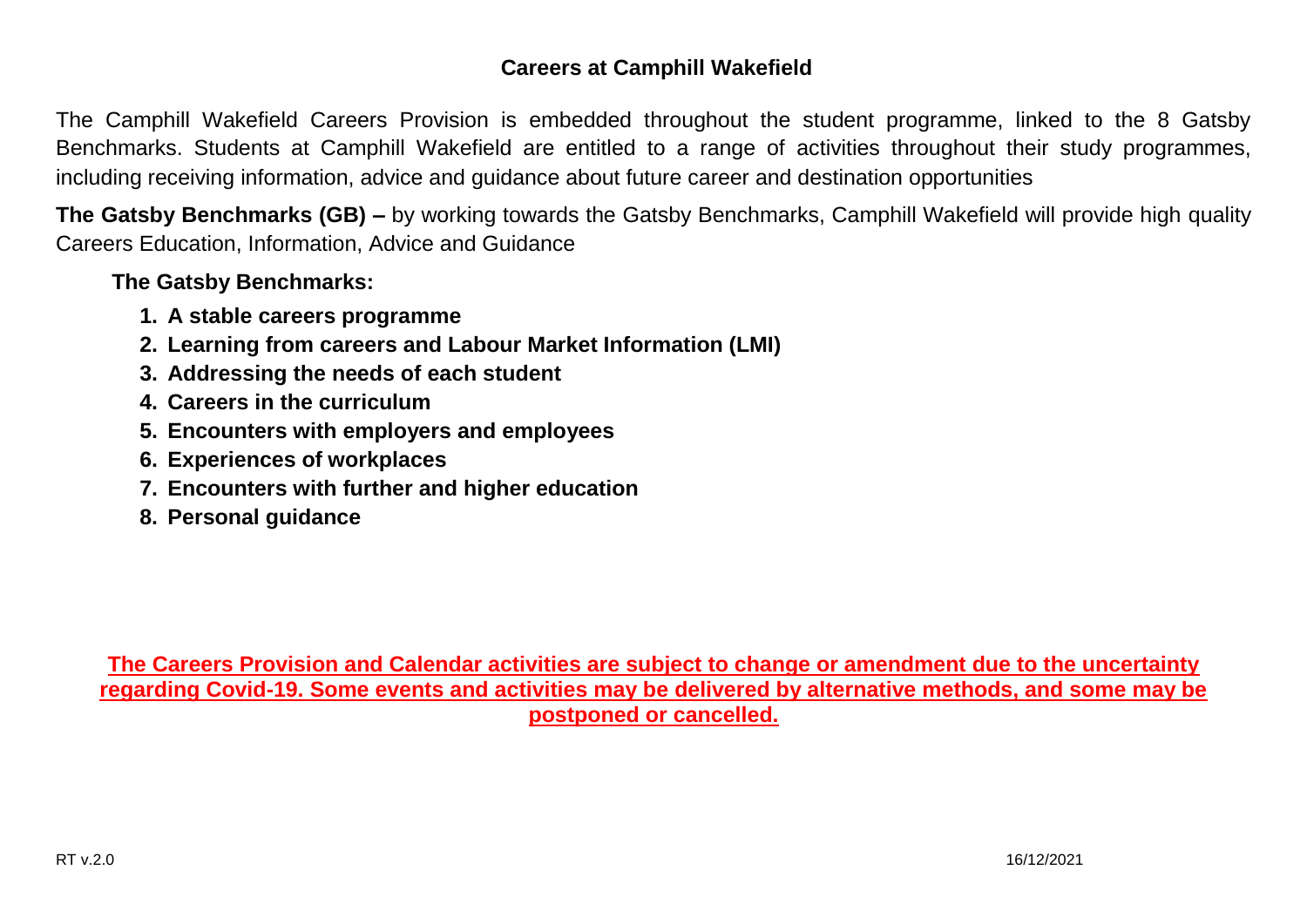| How Camphill Wakefield will deliver careers, and what students, parents/carers, staff, employers can expect: |                                                                                                                                                                                                                                                       |  |
|--------------------------------------------------------------------------------------------------------------|-------------------------------------------------------------------------------------------------------------------------------------------------------------------------------------------------------------------------------------------------------|--|
|                                                                                                              | <b>All students</b>                                                                                                                                                                                                                                   |  |
| <b>Gatsby</b><br><b>Benchmark</b>                                                                            | All students and parents/carers will be able to access the careers page on the Camphill Website by<br>February 2022 due to the website being redesigned                                                                                               |  |
|                                                                                                              | All students will start engaging in careers activities from January 2022: first groups will commence in<br>January and February 2022                                                                                                                  |  |
|                                                                                                              | Camphill Wakefield will develop a Careers Information centre in the Education Hub where students can<br>access careers information, and meet with the college careers team and the ACE work placement team to<br>find out about future opportunities. |  |
|                                                                                                              | Camphill Wakefield publishes the Careers Calendar on the website, together with the Careers Provision<br>and the Provider Access Policy                                                                                                               |  |
|                                                                                                              | College tutors will be supported by the careers leader to identify careers-related opportunities in their<br>learning sessions, and will link these in their schemes of work                                                                          |  |
|                                                                                                              | Partner Employers work closely with the ACE team to provide employer encounters and experiences, and<br>we will work with our Enterprise Adviser to provide careers learning opportunities in college                                                 |  |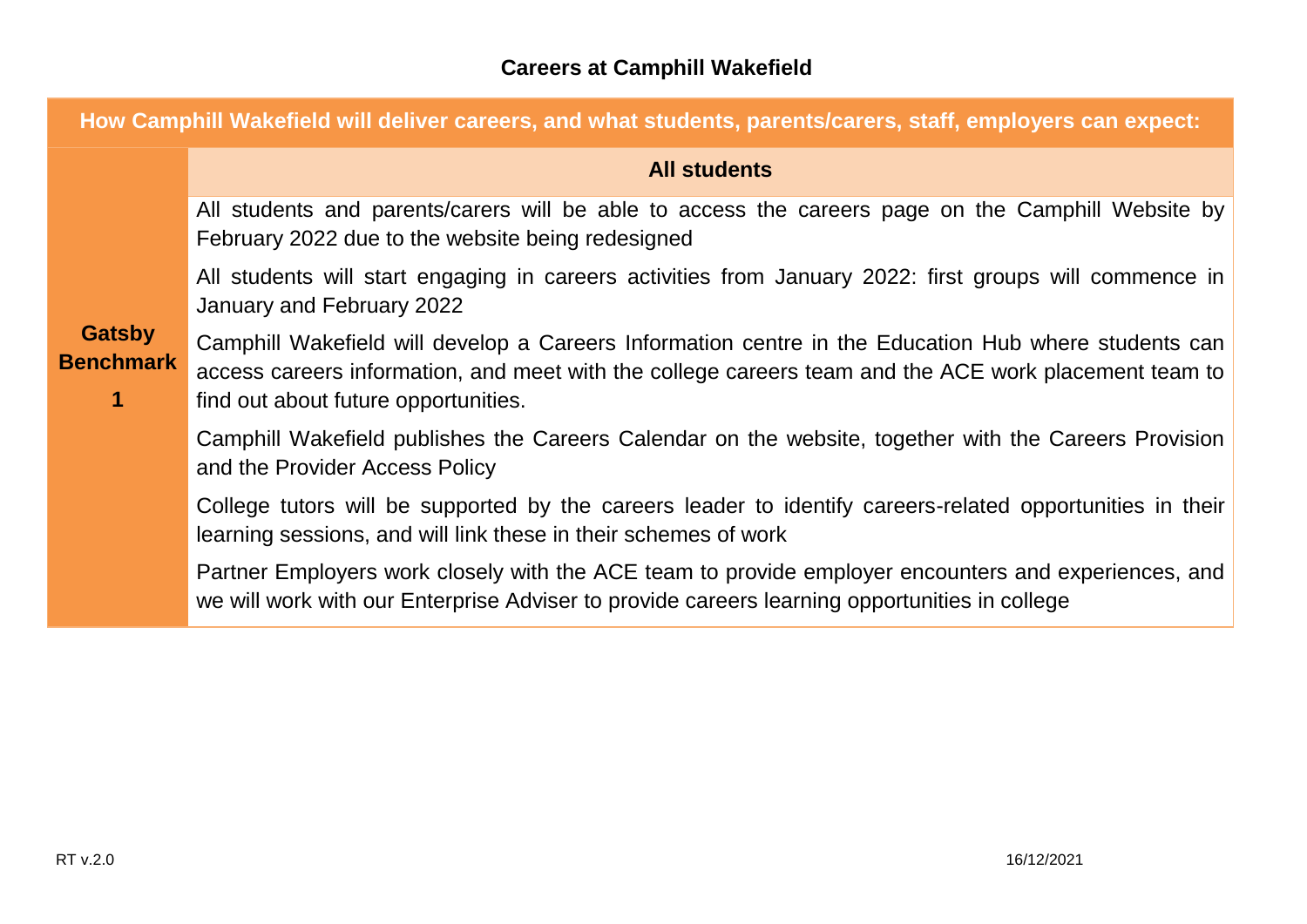|                                                     | <b>Explore Students</b>                                                                                                                                                                                                              |
|-----------------------------------------------------|--------------------------------------------------------------------------------------------------------------------------------------------------------------------------------------------------------------------------------------|
|                                                     | Explore students and parents/carers will be signposted to the Local Offer website to access information<br>relating to all four Preparing for Adulthood (PfA) pathways                                                               |
|                                                     | Camphill Wakefield will also signpost parents/carers to information about benefits advice and guidance,<br>and to social care support and opportunities                                                                              |
|                                                     | <b>Experience Students</b>                                                                                                                                                                                                           |
|                                                     | Experience students will find out about work opportunities that link to their chosen vocational pathway                                                                                                                              |
| <b>Gatsby</b><br><b>Benchmark</b><br>2 <sup>2</sup> | They will also access relevant LMI via the college careers information centre, including the Local Offer<br>website and social care opportunities relating to all four PfA pathways.                                                 |
|                                                     | Some Explore students will engage with the ACE team to look at future meaningful work opportunities and<br>how to access these                                                                                                       |
|                                                     | Parents/carers will be signposted to resources and information as above for Explore students, and may<br>have additional engagement with the ACE team                                                                                |
|                                                     | <b>Achieve Students</b>                                                                                                                                                                                                              |
|                                                     | Achieve students will also learn about work opportunities that link to their chosen vocational pathway, and<br>will engage with the ACE team to look at the range of entry level work opportunities available in their local<br>area |
|                                                     | The ACE team will engage with parents/carers about the type and range of potential work available                                                                                                                                    |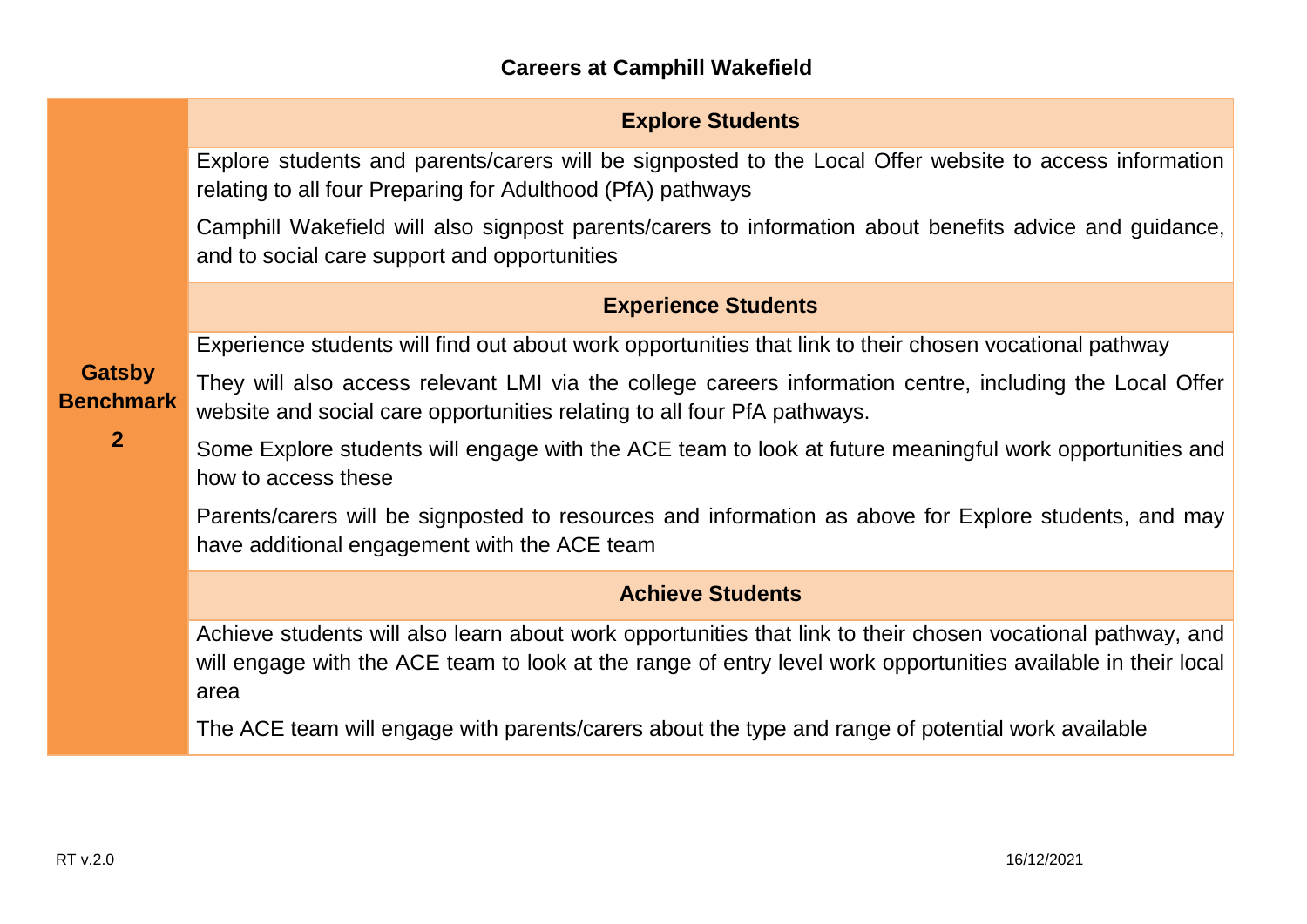# **Explore Students**

Students will take part in group Careers Advice sessions, provided by an external Careers Adviser, and will be supported to compile a careers-engagement diary

Parents/carers will link into careers and future plans at review meetings

# **Experience Students**

Students will participate in group Careers Information Advice and Guidance sessions, provided by an external Careers Adviser, and will compile and keep track of careers activities

Parents/carers will link into careers and future plans at review meetings, and will be in communication with the ACE team about work placements

### **Achieve Students**

Students will take part in group Careers Information Advice and Guidance sessions, provided by an external Careers Adviser, and can also request individual careers interviews at significant transitionplanning stages of their college programme

The college ACE team will support the development of Vocational Profiles for students aspiring to gain paid employment

# **Gatsby Benchmark**

**3**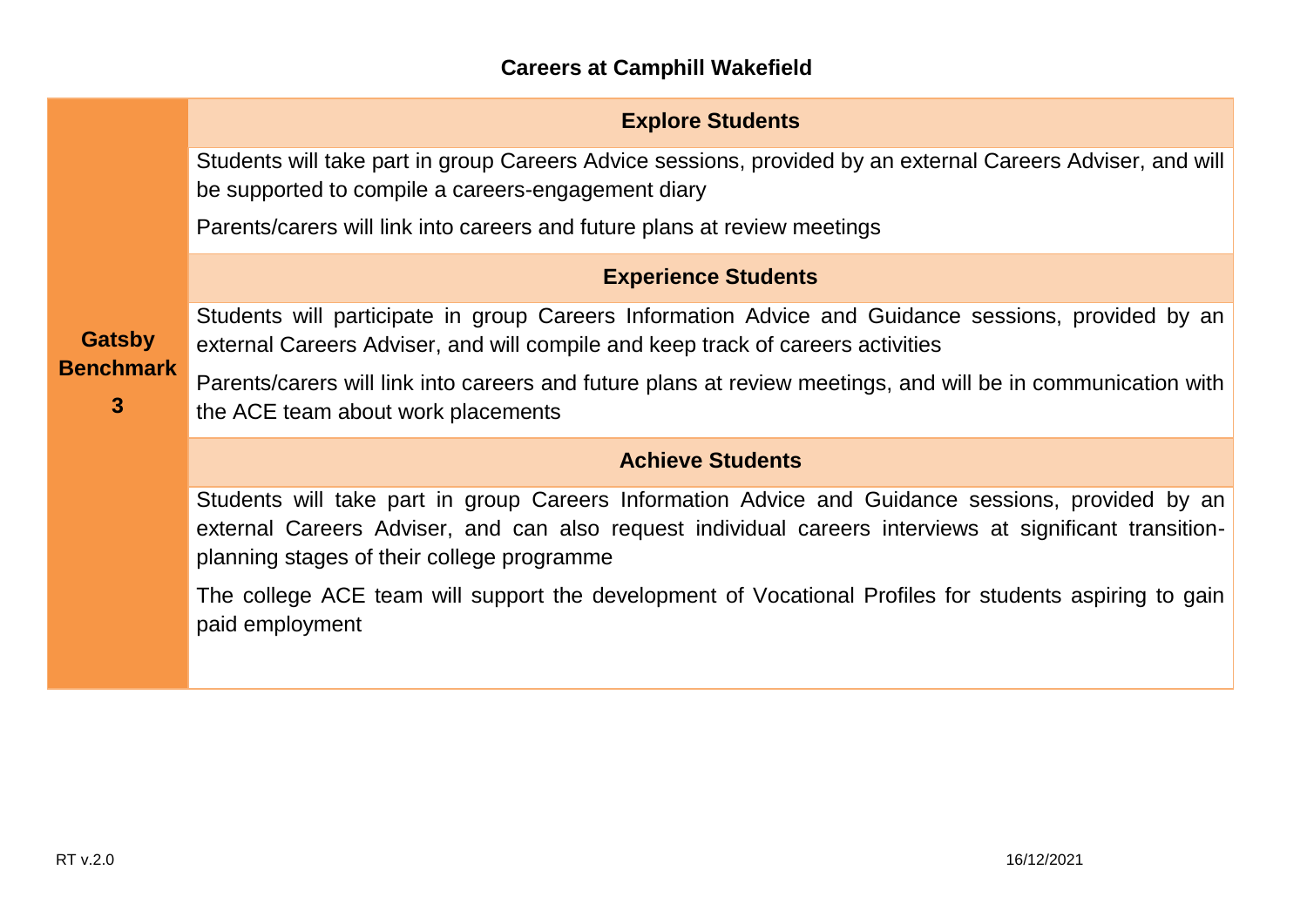|                                   | <b>Explore Students</b>                                                                                                                                                                                                                           |
|-----------------------------------|---------------------------------------------------------------------------------------------------------------------------------------------------------------------------------------------------------------------------------------------------|
|                                   | Students will engage with practical learning in college, and will learn and demonstrate their vocational<br>capabilities, interests and preferences through their chosen vocational pathway                                                       |
|                                   | Students will explore the local community through Lifeskills learning, gaining information around all four<br><b>PfA Pathways</b>                                                                                                                 |
|                                   | Information about future destination events will be shared to students and parents/carers via annual<br>reviews                                                                                                                                   |
|                                   | <b>Experience Students</b>                                                                                                                                                                                                                        |
| <b>Gatsby</b><br><b>Benchmark</b> | Through the practical vocational sessions, students will experience linked learning around future<br>opportunities, and employability learning that focuses on transferable skills                                                                |
| $\overline{\mathbf{4}}$           | Tutors will provide opportunities to look at future options linked to their respective learning pathways                                                                                                                                          |
|                                   | Information about future destination events will be shared to students and parents/carers                                                                                                                                                         |
|                                   | <b>Achieve Students</b>                                                                                                                                                                                                                           |
|                                   | Through the practical vocational sessions, students will experience linked learning around future<br>opportunities, and employability learning that focuses on transferable skills, and how and where they can<br>be applied in future workplaces |
|                                   | Students and parents/carers are signposted to a range of events and fairs relevant to future destinations,<br>including apprenticeship fairs, internship open days/evenings, and other education providers events and<br>fairs                    |
|                                   |                                                                                                                                                                                                                                                   |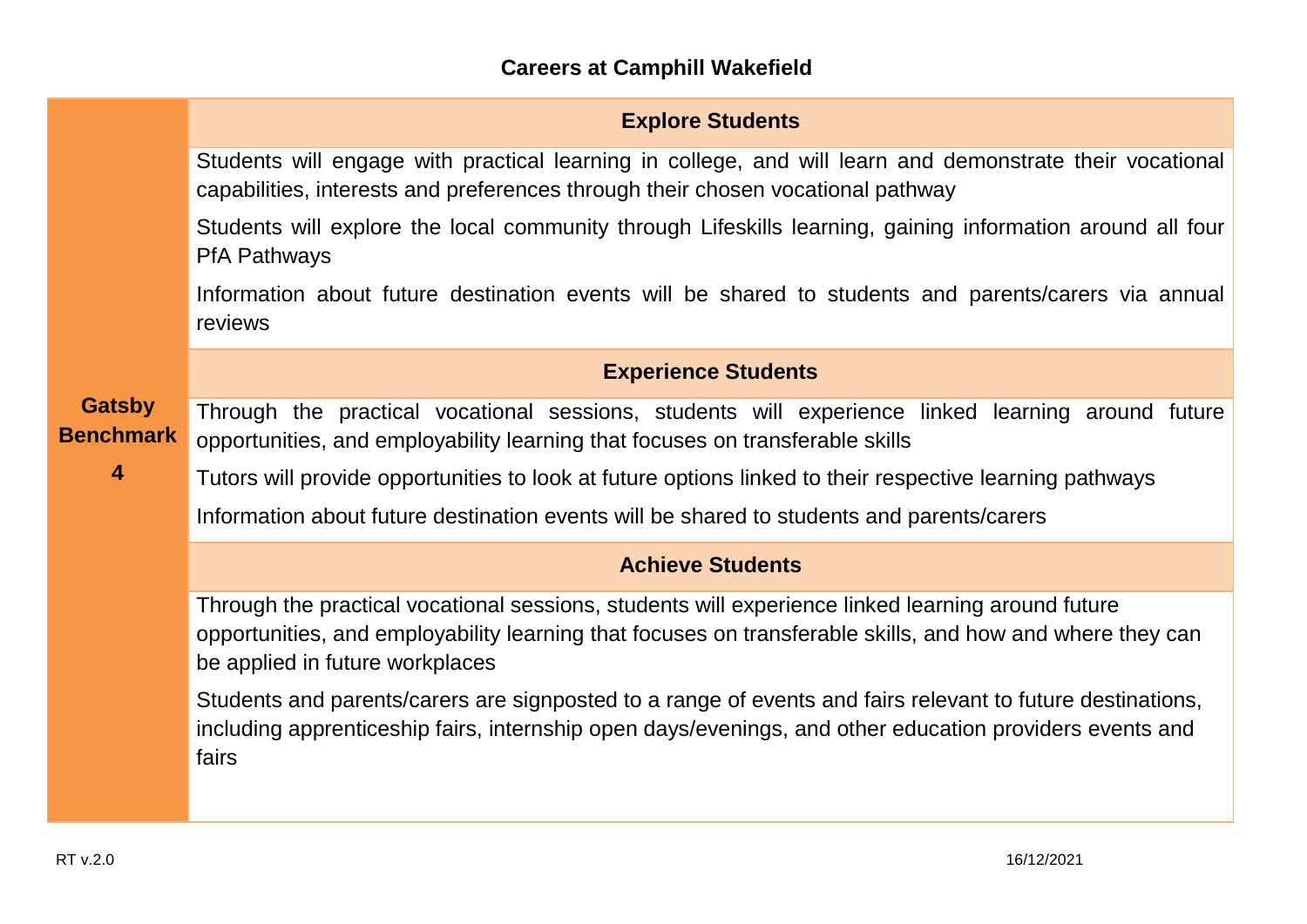|                                                     | <b>Explore Students</b>                                                                                                                                                                                                                                                                                     |
|-----------------------------------------------------|-------------------------------------------------------------------------------------------------------------------------------------------------------------------------------------------------------------------------------------------------------------------------------------------------------------|
| <b>Gatsby</b><br><b>Benchmark</b><br>$5\phantom{1}$ | Vocational and Lifeskills learning includes a range of employer encounters, with visiting guest employers in<br>college, and external visits to businesses. We aim to provide 2-3 encounters per academic year                                                                                              |
|                                                     | <b>Experience Students</b>                                                                                                                                                                                                                                                                                  |
|                                                     | Experience students have access to the same encounters as Explore, with the added element of being<br>involved in planning and setting up the guest visitors and external trips                                                                                                                             |
|                                                     | Experience students can expect to undertake 2-3 external encounters to business premises                                                                                                                                                                                                                    |
|                                                     | <b>Achieve Students</b>                                                                                                                                                                                                                                                                                     |
|                                                     | Achieve students will undertake similar encounters as above, additionally the ACE team will work with<br>individual students to arrange visits to employers of the student's choice. These are linked to the<br>individual's work or employment preferences, and may be with potential placements employers |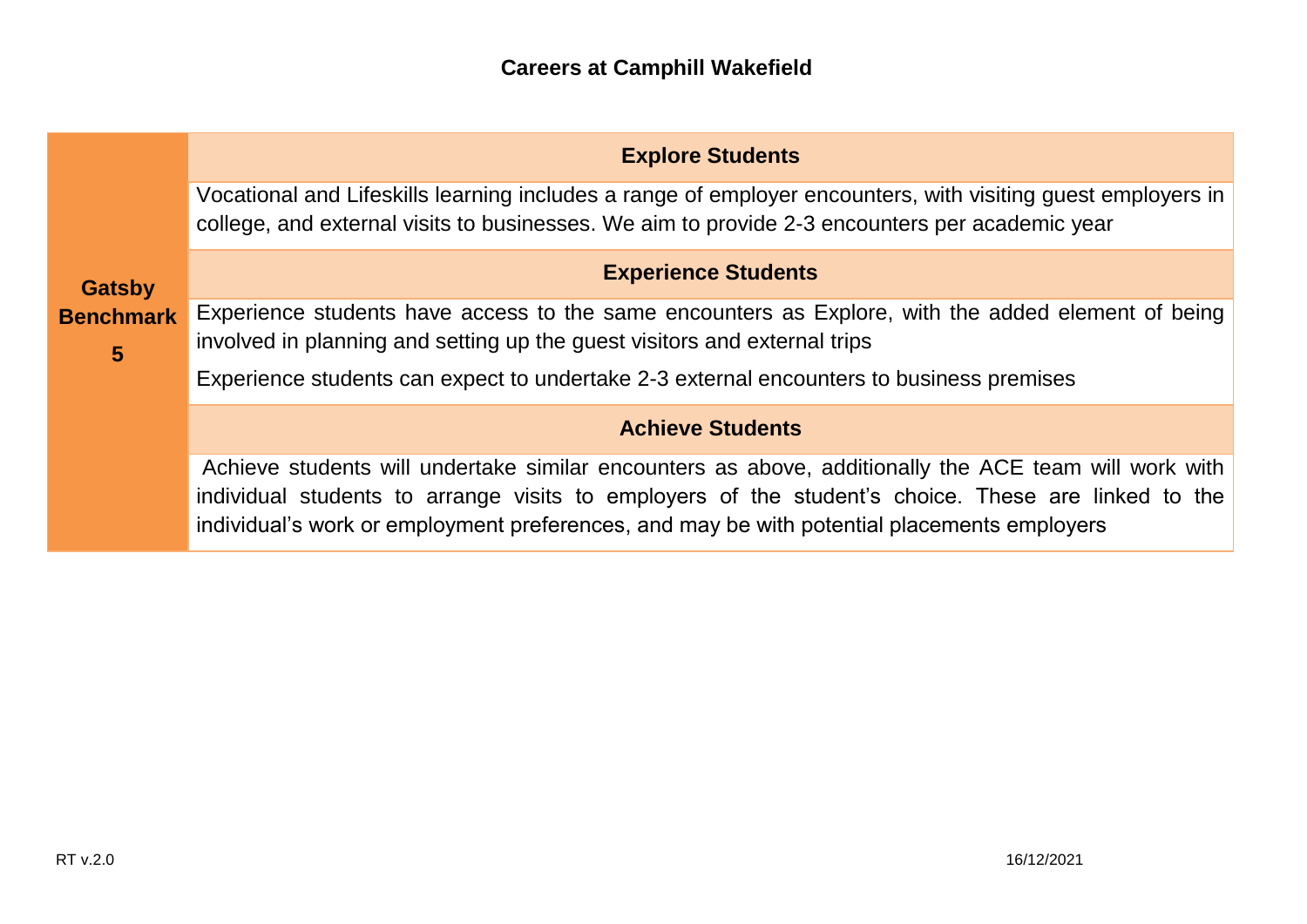|                                   | <b>Explore Students</b>                                                                                                                                                                                                                                         |
|-----------------------------------|-----------------------------------------------------------------------------------------------------------------------------------------------------------------------------------------------------------------------------------------------------------------|
|                                   | Camphill Wakefield provides an extensive internal work experience provision, with opportunities for all<br>students to apply for and undertake a short internal work experience of their choosing.                                                              |
|                                   | All students will be considered for external work experience, and can undertake a placement where<br>choices, preferences and needs align                                                                                                                       |
|                                   | <b>Experience Students</b>                                                                                                                                                                                                                                      |
| <b>Gatsby</b><br><b>Benchmark</b> | All students can apply for internal work experience, and Experience students are expected to follow this<br>with an external work experience aligned to their preferences and aspiration where possible                                                         |
| $6\phantom{1}6$                   | Some experience students may receive additional engagement with the ACE team, looking at extending<br>work placements or being considered for supported employment placements in subsequent years                                                               |
|                                   | <b>Achieve Students</b>                                                                                                                                                                                                                                         |
|                                   | Achieve students can apply for internal work experience and shadowing, and may also be considered for<br>additional college roles such as: workshop technicians; assistants to college employees; or to provide<br>additional peer support in learning sessions |
|                                   | Achieves students will work with the ACE team to choose and apply for a sustained external work<br>placement: where employment is the student's aspiration and choice, these placements will include<br>sustained job coach support in the job matching process |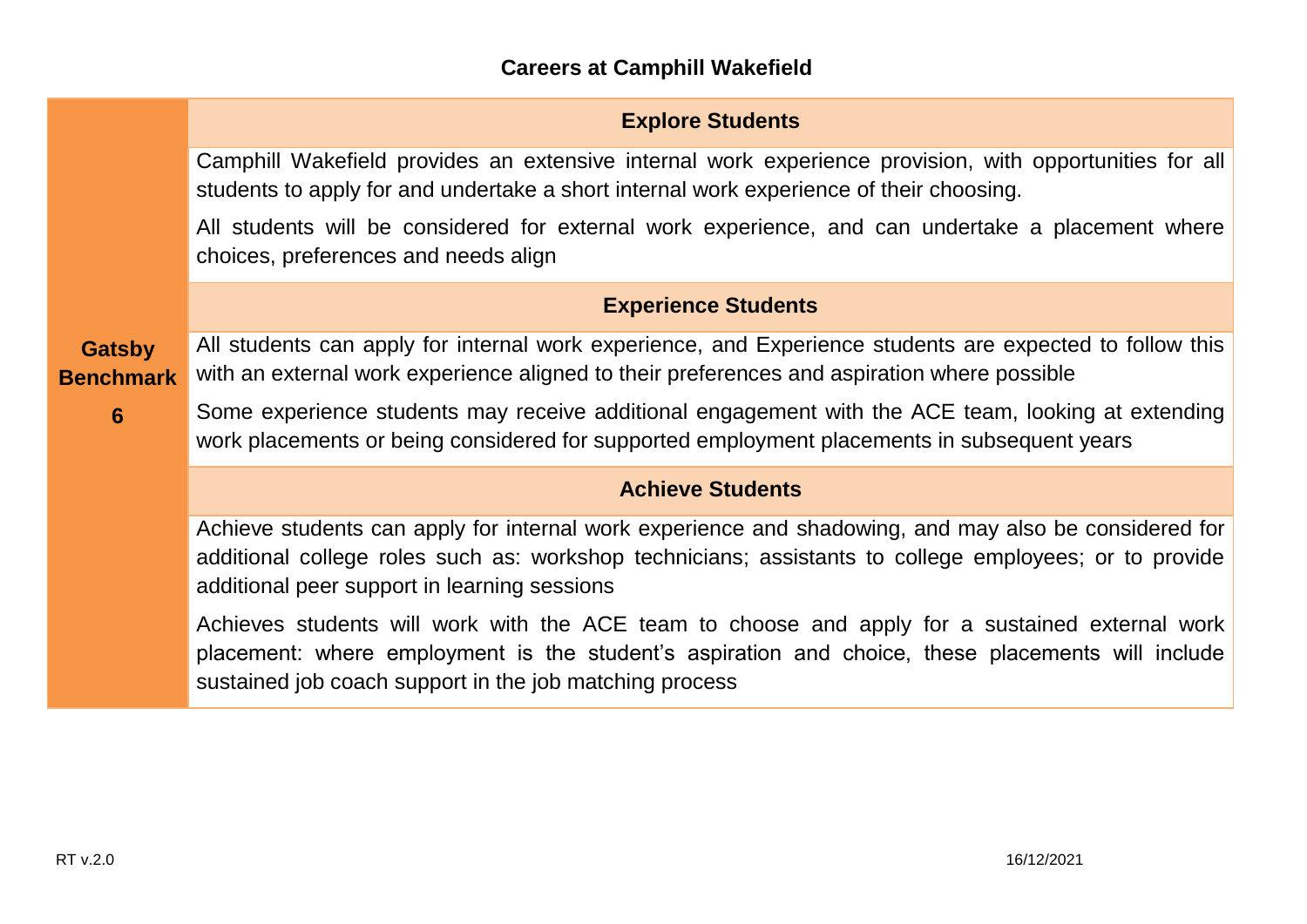### **Careers at Camphill Wakefield**

### **All Students**

Camphill Wakefield will provide information about further education providers through the developing careers information hub

#### **Gatsby Benchmark**

**7**

We also signpost students and parents/carers to relevant events hosted or run by local and regional providers or agencies. These can include events or fairs about: apprenticeships; supported internships; further education courses; traineeships; day opportunities; and social care provision

Lifeskills learning includes sharing information about a range of future opportunities relating to the independent living, good health and friends, relationships and community pathways – these are important to our students, and will enable greater understanding about the range of options available

We are currently exploring links with further education providers to partner on bespoke projects which will enable to students experience